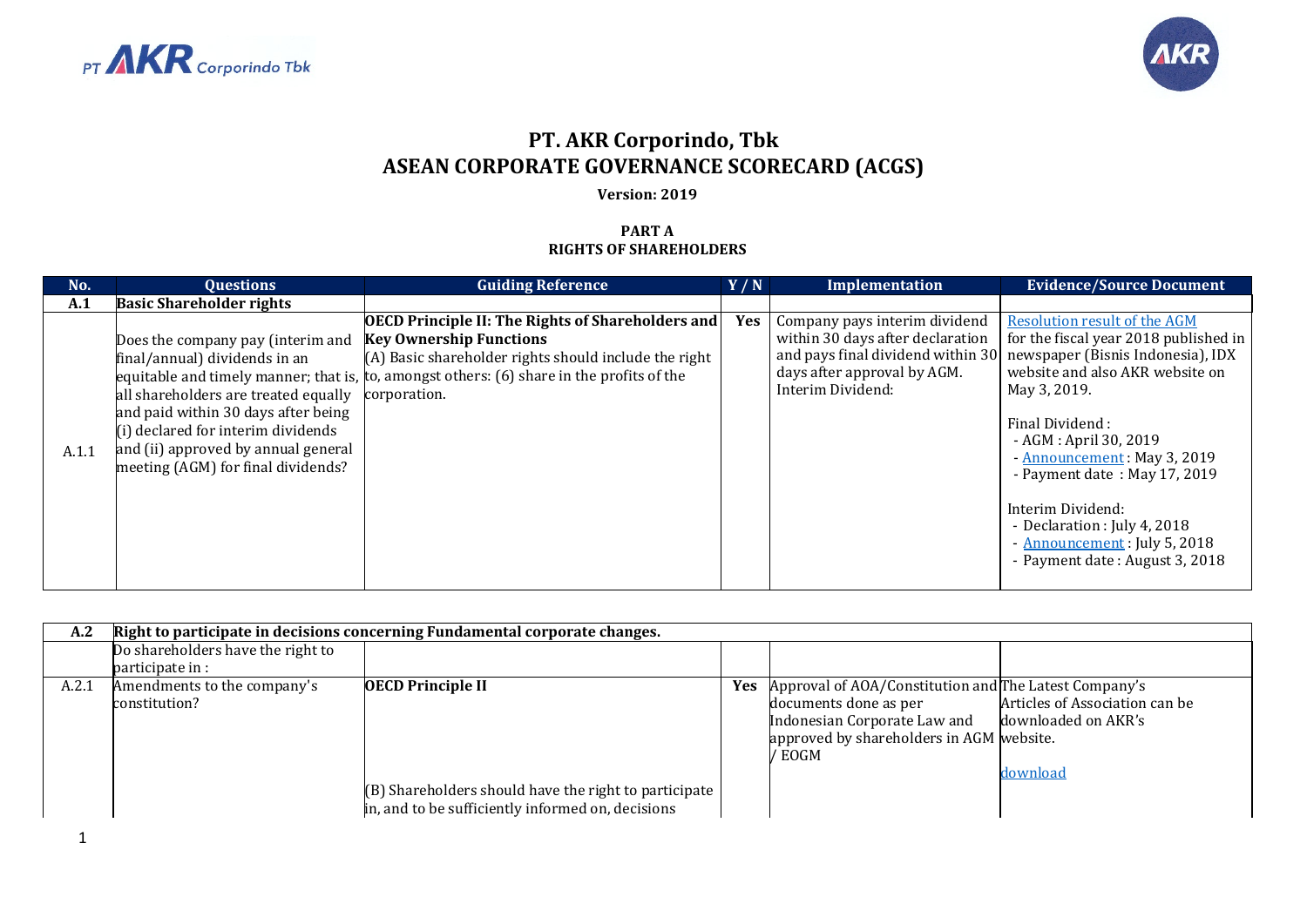



|       |                                                                    | concerning fundamental corporate changes such as:<br>$(1)$ amendments to the statutes, or articles of<br>incorporation or similar governing documents of the<br>company. |            |                                                                  |                                                                                                                                                                                  |
|-------|--------------------------------------------------------------------|--------------------------------------------------------------------------------------------------------------------------------------------------------------------------|------------|------------------------------------------------------------------|----------------------------------------------------------------------------------------------------------------------------------------------------------------------------------|
| No.   | <b>Ouestions</b>                                                   | <b>Guiding Reference</b>                                                                                                                                                 | Y/N        | Implementation                                                   | <b>Evidence/Source Document</b>                                                                                                                                                  |
| A.2.2 | The authorization of additional<br>shares?                         | <b>OECD Principle II (B):</b><br>(2) the authorization of additional shares.                                                                                             | Yes        | Approved of AGM sought for right<br>issue, MSOP on each occasion | Summary of resolution result of the<br>AGM for Fiscal Year 2018 published<br>in newspaper (Bisnis Indonesia),<br>IDX website and also AKR website<br>on May 3, 2019.<br>download |
| A.2.3 | The transfer of all or substantially all                           |                                                                                                                                                                          |            | Approved sought for transfer of                                  | The Latest Company's                                                                                                                                                             |
|       | assets, which in effect results in the<br>sale of the the company? |                                                                                                                                                                          | <b>Yes</b> | substantial assets in line with<br>Indonesian Corporate Law      | Articles of Association can be<br>downloaded on AKR's<br>website:<br>download                                                                                                    |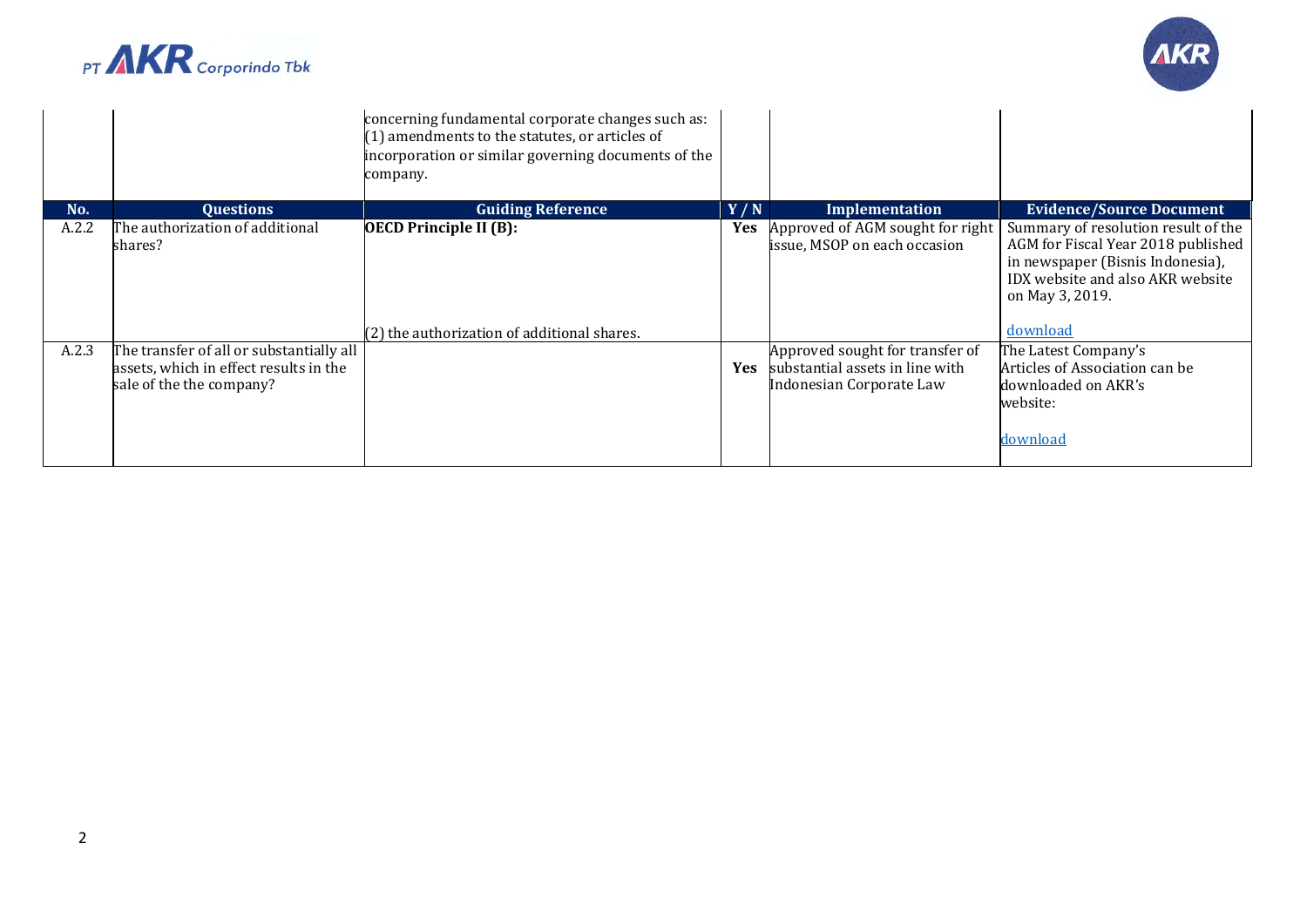



| No.   | <b>Ouestions</b>                                                                                                                                                                                                                                    | <b>Guiding Reference</b>                                                                                                                                                                                                                                                              | Y/N        | <b>Implementation</b>                                                                                                                                                                                                                            | <b>Evidence/Source Document</b>                                                                                                                                                                                                                                                                                                        |
|-------|-----------------------------------------------------------------------------------------------------------------------------------------------------------------------------------------------------------------------------------------------------|---------------------------------------------------------------------------------------------------------------------------------------------------------------------------------------------------------------------------------------------------------------------------------------|------------|--------------------------------------------------------------------------------------------------------------------------------------------------------------------------------------------------------------------------------------------------|----------------------------------------------------------------------------------------------------------------------------------------------------------------------------------------------------------------------------------------------------------------------------------------------------------------------------------------|
| A.3   |                                                                                                                                                                                                                                                     |                                                                                                                                                                                                                                                                                       |            |                                                                                                                                                                                                                                                  | Right to participate effectively in and vote in general shareholder meeting and should be informed of the rules, including voting procedures that govern                                                                                                                                                                               |
|       | general shareholder meetings                                                                                                                                                                                                                        |                                                                                                                                                                                                                                                                                       |            |                                                                                                                                                                                                                                                  |                                                                                                                                                                                                                                                                                                                                        |
| A.3.1 | Do shareholders have the<br>opportunity, evidenced by an agenda<br>item, to approve remuneration<br>fees, allowances, benefit-in-kind and<br>other emoluments) or any increases<br>in remuneration<br>for the executive Directors/<br>Commissioners | OECD Principle II (C):<br>(3) Effective shareholder participation<br>n key corporate governance decisions,<br>such as the and election of board<br>members, should be<br>Facilitated. Shareholders should be able<br>to make their views known on the<br>emuneration policy for board | Yes        | Approval sought from<br>shareholder for any increases in<br>remuneration for the<br>Commissioners and giving the<br>authority to Board of<br>Commissioners to determine<br>remuneration to the Directors.                                        | a. Summary of resolution result of the AGM for<br>Fiscal Year 2018 published in newspaper (Bisnis<br>Indonesia), IDX website and also AKR website on<br>May 3, 2019. download<br>b. Notice of AGM for Fiscal<br>Year 2018 published in newspaper (Bisnis<br>Indonesia), IDX website and also AKR website on<br>April 8, 2019. download |
| A.3.2 | Does the company provide -<br>controlling shareholders a right to<br>Nominate candidates for<br>board of directors / commissioners?                                                                                                                 | Members and key executives. The<br>equity component of compensation<br>schemes for board members and<br>employees should be subject to<br>shareholder approval.                                                                                                                       | Yes        | Candidates proposed by eligible<br>shareholders will be considered<br>by Nomination Committee                                                                                                                                                    | The Latest Company's Articles of Association can<br>be downloaded on AKR's website.<br>download                                                                                                                                                                                                                                        |
| A.3.3 | Does the company allow<br>shareholders to elect<br>Directors/commissioners<br>individually?                                                                                                                                                         |                                                                                                                                                                                                                                                                                       | <b>Yes</b> | Individual shareholders profiles<br>and candidacy disclosed and<br>profiled in the AGM for approval<br>by shareholders                                                                                                                           | Summary of minutes of the AGM available on<br>AKR's website:<br>download                                                                                                                                                                                                                                                               |
| A.3.4 | Does the company disclose the voting OECD Principle II (C):<br>and vote tabulation procedures used, Shareholders should have the<br>declaring both before the meeting<br>proceeds?                                                                  | opportunity to<br>participate effectively and vote in<br>general shareholder meetings and<br>should be informed of the rules,<br>including voting procedures that<br>govern general shareholder meetings.                                                                             | Yes        | Agenda, rules and right of<br>participation informed well in<br>advanced. Shareholder<br>can participate in AGM/EOGM<br>actively.<br>All shareholder attending<br>meeting allowed opportunity to<br>raise question or answered<br>satisfactorily | Summary of minutes of the<br>AGM 2018 published in newspaper (Bisnis<br>Indonesia), IDX website and also AKR website on<br>May 3, 2019.<br>download<br>AGMS Invitation published in newspaper (Bisnis<br>Indonesia), IDX website and also AKR website on<br>April 8, 2019.<br>download                                                 |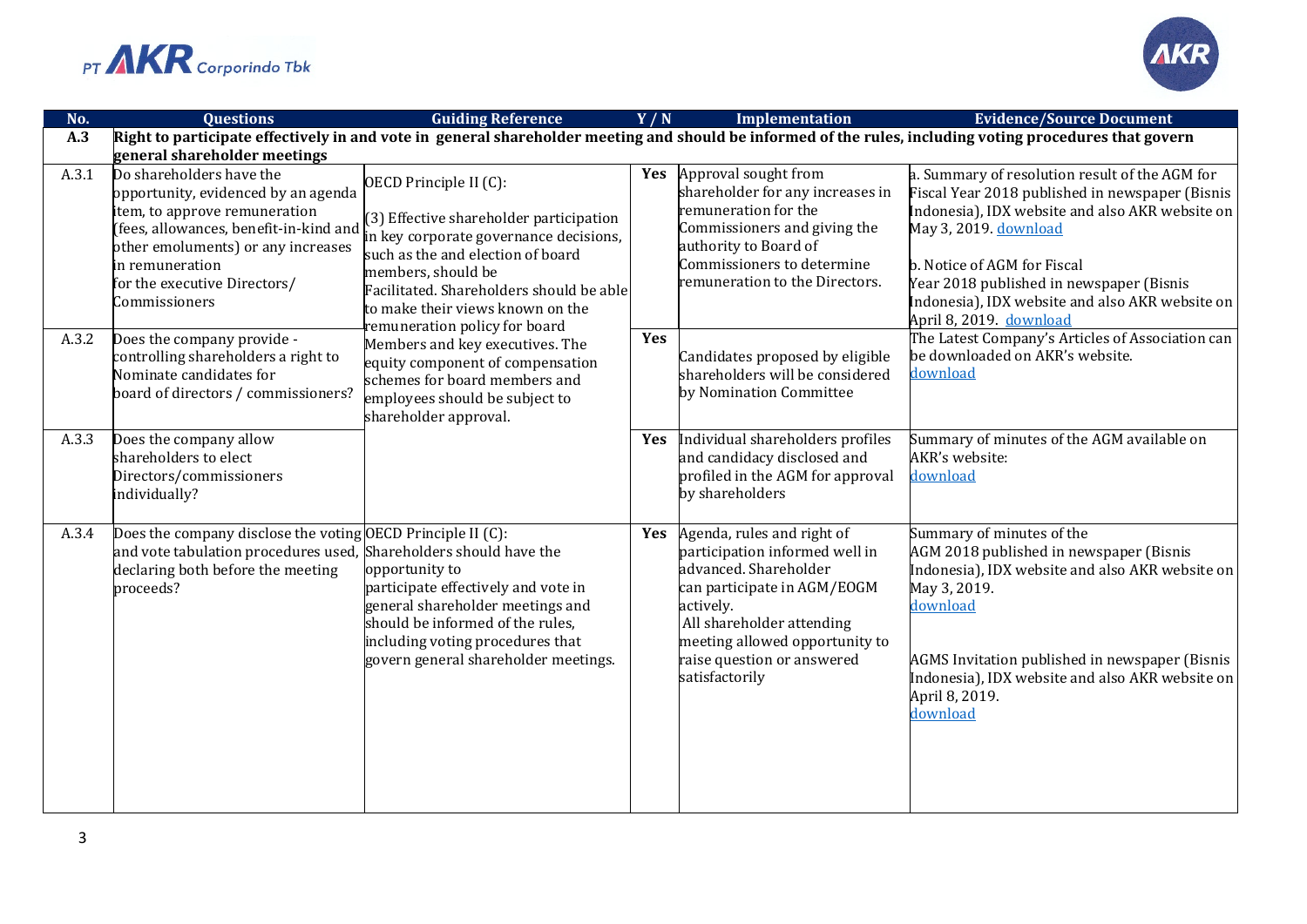



| <b>No</b> | <b>Questions</b>                                                                                                                                                 | <b>Guiding Reference</b>                                                                                                                           | Y/N        | Implementation                                                                                                                                                                                 | <b>Evidence/Source Document</b>                                                                                                                                                                               |
|-----------|------------------------------------------------------------------------------------------------------------------------------------------------------------------|----------------------------------------------------------------------------------------------------------------------------------------------------|------------|------------------------------------------------------------------------------------------------------------------------------------------------------------------------------------------------|---------------------------------------------------------------------------------------------------------------------------------------------------------------------------------------------------------------|
| A.3.5     | Do the minutes of the most recent<br>AGM record that there was an<br>opportunity allowing for<br>shareholders to ask questions or<br>raise issues?               |                                                                                                                                                    | Yes        | replies provided                                                                                                                                                                               | The AGM record submitted to OJK Summary of minutes of the AGM published in<br>discloses the questions asked and mewspaper (Bisnis Indonesia), IDX website and<br>also AKR website on May 3, 2019.<br>download |
| A.3.6     | Do the minutes of the most recent<br>AGM record questions and answer?                                                                                            | OECD Principal II (C):<br>$(2)$ Shareholder should have the<br>opportunity to ask question to the<br>board, including question relating to         | Yes        | Question and answer of<br>the AGM is presented in form of<br>summary of minutes of the AGM                                                                                                     | Summary of minutes of the AGM published in<br>newspaper (Bisnis Indonesia), IDX website and<br>also AKR website on May 3, 2019.<br><b>Download</b>                                                            |
| A.3.7     | Does the disclosure of the outcome<br>of the most recent AGM include<br>resolution(s)?                                                                           | annual external audit, to place items on<br>the agenda of<br>general meetings, and to propose<br>resolutions, subject to Reasonable<br>limitations | Yes        | The individual resolutions<br>discussed and approved in the<br>AGM is disclosed in the Minutes of also AKR website on May 3, 2019.<br>the meeting and also the<br>advertisements (newspapaers) | Summary of minutes of the AGM published in<br>newspaper (Bisnis Indonesia), IDX website and<br>download                                                                                                       |
| A.3.8     | Did the company disclose the voting<br>including<br>results<br>approving,<br>dissenting, and absenting votes for<br>each agenda item for the most recent<br>AGM? |                                                                                                                                                    | <b>Yes</b> | Record of the voting results<br>approving, dissenting, and<br>absenting votes have been<br>disclosed                                                                                           | Summary of minutes of the AGM published in<br>newspaper (Bisnis Indonesia), IDX website and<br>also AKR website on May 3, 2019.<br>download                                                                   |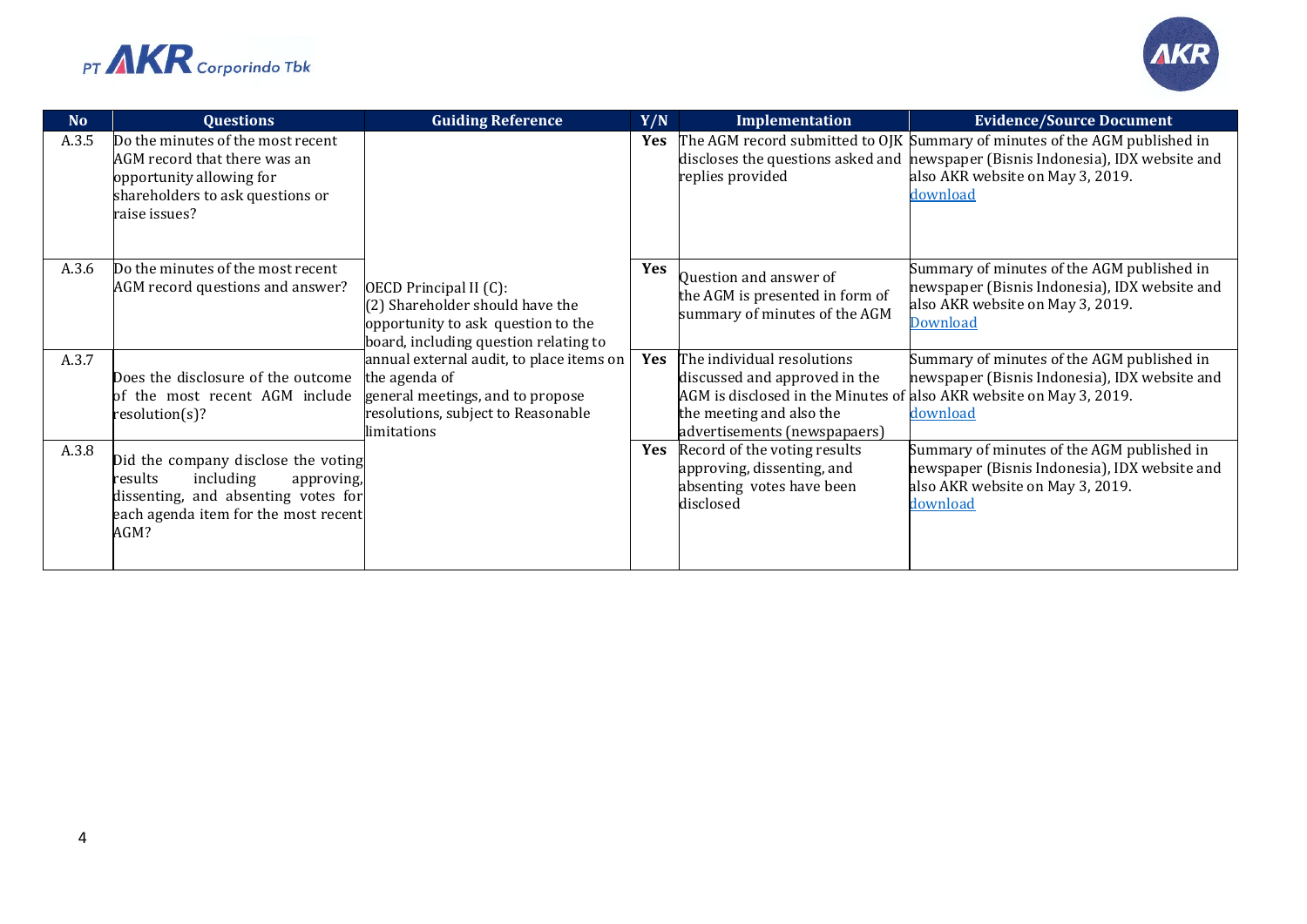



| <b>No</b> | <b>Questions</b>                                                                            | <b>Guiding Reference</b>                                                                                                                                                                     | Y/N | Implementation                                                                                                                                                                                                                                                                                                                                                             | <b>Evidence/Source Document</b>                                                                                                                  |
|-----------|---------------------------------------------------------------------------------------------|----------------------------------------------------------------------------------------------------------------------------------------------------------------------------------------------|-----|----------------------------------------------------------------------------------------------------------------------------------------------------------------------------------------------------------------------------------------------------------------------------------------------------------------------------------------------------------------------------|--------------------------------------------------------------------------------------------------------------------------------------------------|
| A.3.9     | Does the company disclose the list<br>of board members who attended<br>the most recent AGM? |                                                                                                                                                                                              | Yes | Advertisement listing the minutes of<br>meeting discloses the names of the<br>BOD, BOC attending the AGM;<br>Annual Report disclosed all BOD /<br>BOC member attending the meetings                                                                                                                                                                                        | Summary of minutes of the AGM<br>published in newspaper (Bisnis<br>Indonesia), IDX website and also<br>AKR website on May 3, 2019.<br>download   |
| A.3.10    | Did the chairman of the board of<br>directors / commissioners attend<br>the most recent AGM | <b>OECD Principle II (C); and</b><br>$ICGN 2.4.2$ :<br>All directors need to be able to allocate                                                                                             | Yes | President Commissioner attended the<br>AGM                                                                                                                                                                                                                                                                                                                                 | Summary of minutes of the AGM<br>published in newspaper (Bisnis<br>Indonesia), IDX website and also<br>AKR website on May 3, 2019.<br>download   |
| A.3.11    | Did the CEO/Managing<br>Director/President attend the most<br>recent AGM?                   | sufficient time to the board to perform their<br>responsibilities<br>effectively,<br>including<br>allowing some leeway for occasions when<br>greater than usual time demands are made.       | Yes | President Director/ CEO attended<br>AGM                                                                                                                                                                                                                                                                                                                                    | Summary of minutes of the AGM<br>published in newspaper (Bisnis<br>Indonesia), IDX website and also<br>AKR website on May 3, 2019.<br>download   |
| A.3.12    | Did the chairman of the Audit<br>Committee attend the most recent<br><b>AGM</b>             |                                                                                                                                                                                              | Yes | Chairman of Audit Committee<br>attended AGM                                                                                                                                                                                                                                                                                                                                | Summary of minutes of the AGM<br>published in newspaper (Bisnis<br>Indonesia), IDX website and also<br>AKR website on May 3, 2019.<br>download   |
| A.3.13    | Did the company organize their<br>most recent AGM in an easy to<br>reach location?          | <b>OECD Principle II (C)</b>                                                                                                                                                                 | Yes | AGM was organized in Mercantile<br>Athletic Club Penthouse at 18th floor<br>of World Trade Centre building which<br>is in close proximity to all the financial<br>institutions and easy to reach                                                                                                                                                                           | Summary of minutes of the AGM<br>published in newspaper (Bisnis<br>Indonesia), IDX website and also<br>AKR website on May 3, 2019.<br>download   |
| A.3.14    | Does the company allow for voting<br>in absentia?                                           | <b>OECD Principle II (C):</b><br>(4) Shareholders should be able to vote in<br>person or in absentia, and equal effect<br>should be given to votes whether cast in<br>person or in absentia. | Yes | Shareholders whom are unable to<br>attend the meeting can be represented<br>by the proxies by bringing a valid<br>power of attorney as determined by<br>the company's BOD, BOC, and the staff<br>members, is eligible to act as proxy to<br>shareholders in this meeting, having<br>set that the votes that they cast will<br>not be counted during the voting<br>session. | Note of Invitation for AGM<br>published in newspaper (Bisnis<br>Indonesia), IDX website and also<br>AKR website on<br>April 8, 2019.<br>download |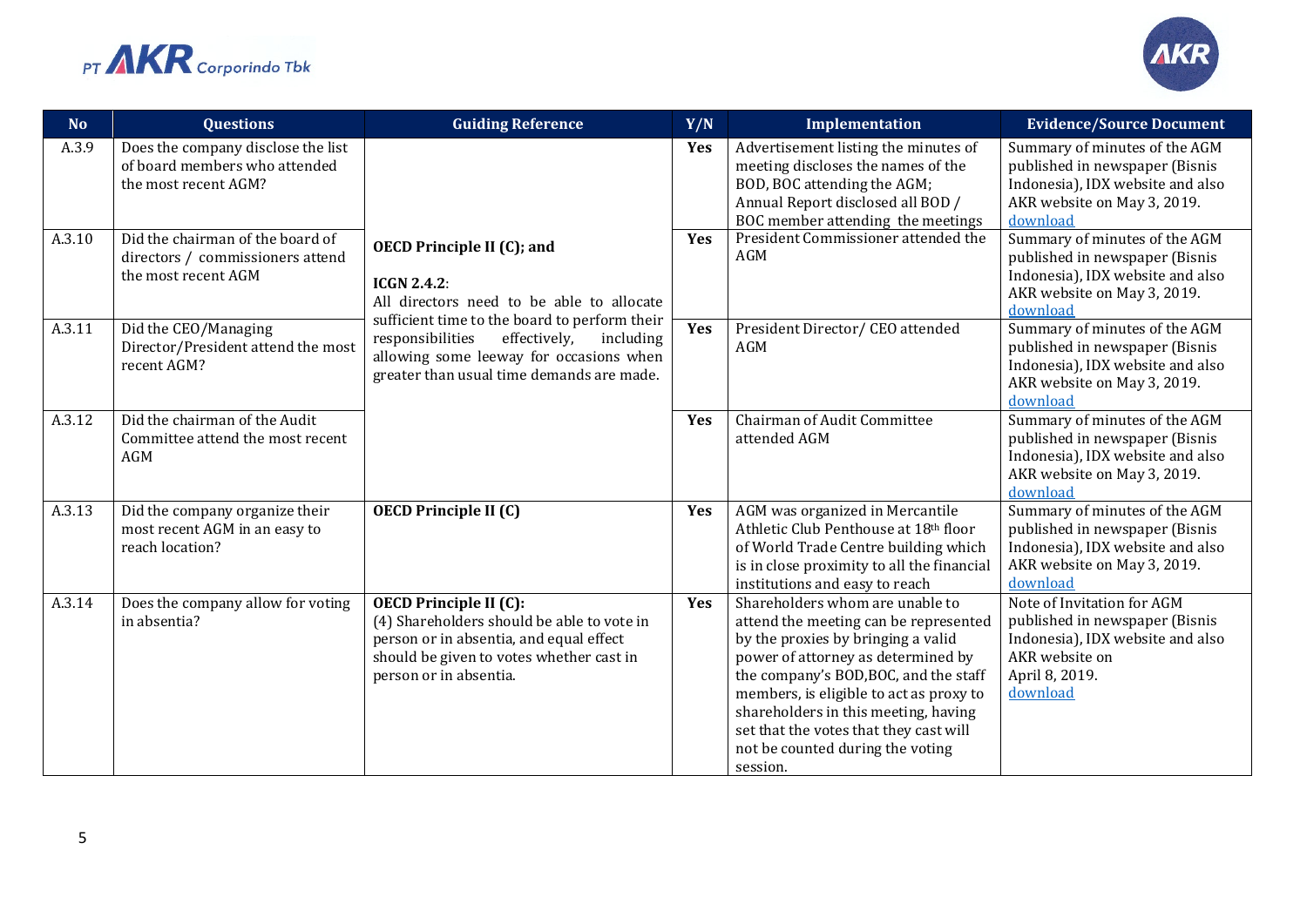



| N <sub>o</sub> | <b>Questions</b>                                                                                                                                                                                     | <b>Guiding Reference</b>                                                                                                                                                                                                                                     | Y/N        | Implementation                                                                                                                                                           | <b>Evidence/Source Document</b>                                                                                                                                            |
|----------------|------------------------------------------------------------------------------------------------------------------------------------------------------------------------------------------------------|--------------------------------------------------------------------------------------------------------------------------------------------------------------------------------------------------------------------------------------------------------------|------------|--------------------------------------------------------------------------------------------------------------------------------------------------------------------------|----------------------------------------------------------------------------------------------------------------------------------------------------------------------------|
| A.3.15         | Did the company vote by poll (as<br>opposed to by show of hands) for all<br>resolutions at the most recent AGM?                                                                                      | <b>OECD Principle II (C)</b>                                                                                                                                                                                                                                 | <b>Yes</b> | Resolutions at AGM approved<br>either with full consent or by Poll                                                                                                       | Summary of minutes of the AGM<br>published in newspaper (Bisnis<br>Indonesia), IDX website and also AKR<br>website on May 3, 2019.<br>download                             |
| A.3.16         | Does the company disclose that it has<br>appointed an independent party<br>scrutineers/inspectors) to count<br>and/or validate the votes at the<br>AGM?                                              | <b>Yes</b>                                                                                                                                                                                                                                                   |            | Notary public counted / validated<br>the votes at the AGM                                                                                                                | Summary of minutes of the AGM<br>published in newspaper (Bisnis<br>Indonesia), IDX website and also AKR<br>website on May 3, 2019.<br>download                             |
| A.3.17         | Does the company make publicly<br>available by the next working day<br>the result of the votes taken during<br>the most recent AGM for all<br>resolutions?                                           |                                                                                                                                                                                                                                                              | Yes        | Company disclosed the result of<br>the AGM/EGM on the next day in<br>Newspaper / Filing / Website                                                                        | Summary of minutes of the AGM<br>published in newspaper (Bisnis<br>Indonesia), IDX website and also AKR<br>website on May 3, 2019.<br>download                             |
| A.3.18         | Do companies provide at least 21<br>days' Notice for all resolutions?                                                                                                                                | <b>OECD Principle II (C)</b><br>(1) Shareholders should be furnished with sufficient<br>and timely information concerning the date, location<br>and agenda of general meetings, as well as full and<br>timely information regarding the issues to be decided | Yes        | Adequate Notice along with<br>explanatory statement sent to all<br>shareholders and explain well in<br>advance, published in newspaper,<br>IDX's website & AKR's website | Notice of the AGM for fiscal 2018<br>available on AKR's published in<br>newspaper (Bisnis Indonesia), IDX<br>website and also AKR website on<br>April 8, 2019.<br>download |
| A.3.19         | Does the company provide the<br>ationale and explanation for each<br>agenda item which require<br>shareholders' approval in the Notice<br>of AGM<br>/circulars and/or the accompanying<br>statement? |                                                                                                                                                                                                                                                              | Yes        | Provided                                                                                                                                                                 | Notice of the AGM for fiscal 2018<br>available on AKR's published in<br>newspaper (Bisnis Indonesia), IDX<br>website and also AKR website on<br>April 8, 2019.<br>download |